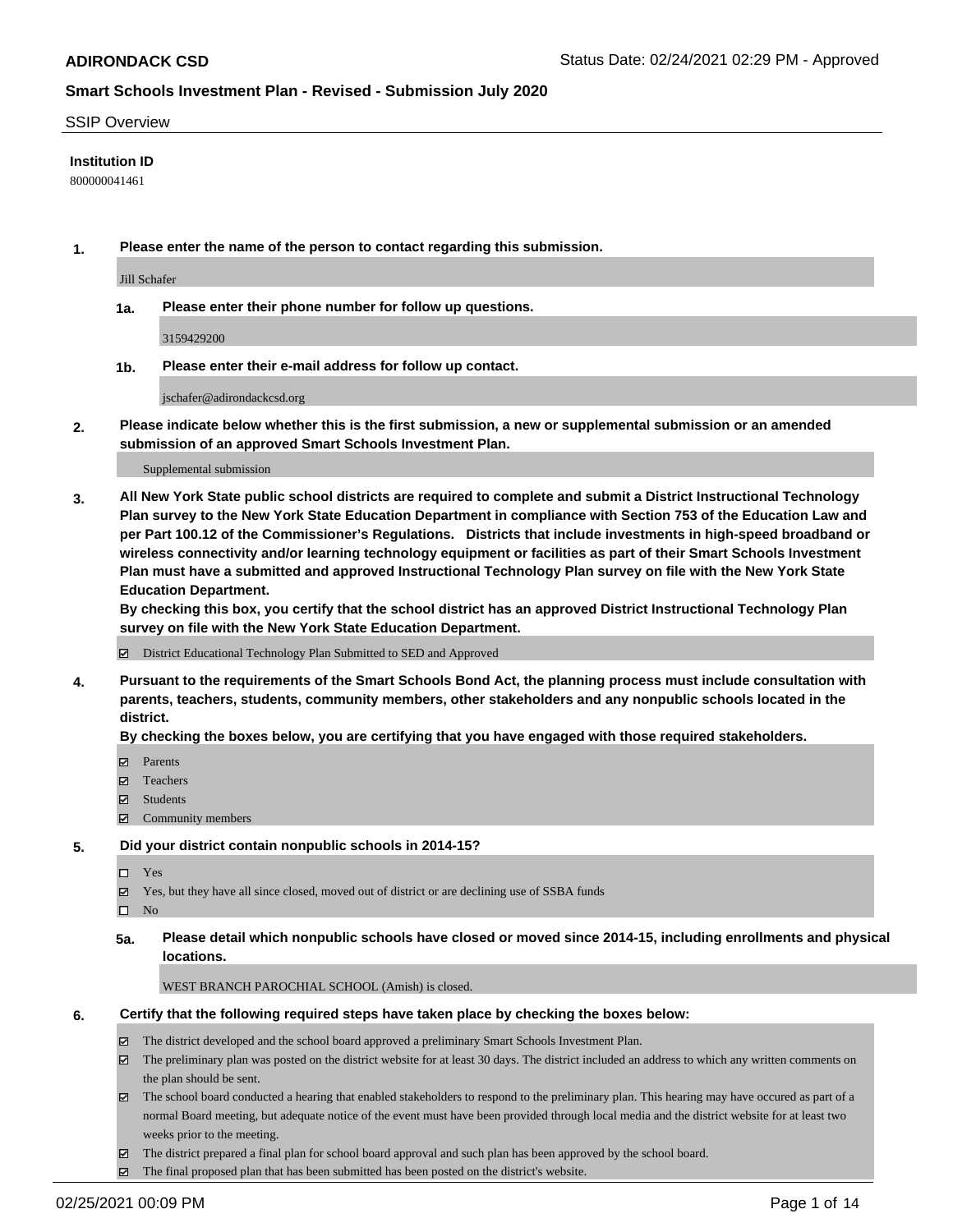SSIP Overview

**6a. Please upload the proposed Smart Schools Investment Plan (SSIP) that was posted on the district's website, along with any supporting materials. Note that this should be different than your recently submitted Educational Technology Survey. The Final SSIP, as approved by the School Board, should also be posted on the website and remain there during the course of the projects contained therein.**

Investment Plan Website Sept 16.pdf

**6b. Enter the webpage address where the final Smart Schools Investment Plan is posted. The Plan should remain posted for the life of the included projects.**

https://www.adirondackcsd.org/UserFiles/Servers/Server\_3347547/File/Technology/Investment%20Plan%20Website%20Sept%2016%20(1).pdf

**7. Please enter an estimate of the total number of students and staff that will benefit from this Smart Schools Investment Plan based on the cumulative projects submitted to date.**

1,350

**8. An LEA/School District may partner with one or more other LEA/School Districts to form a consortium to pool Smart Schools Bond Act funds for a project that meets all other Smart School Bond Act requirements. Each school district participating in the consortium will need to file an approved Smart Schools Investment Plan for the project and submit a signed Memorandum of Understanding that sets forth the details of the consortium including the roles of each respective district.**

 $\Box$  The district plans to participate in a consortium to partner with other school district(s) to implement a Smart Schools project.

### **9. Please enter the name and 6-digit SED Code for each LEA/School District participating in the Consortium.**

| Partner LEA/District | <b>ISED BEDS Code</b> |
|----------------------|-----------------------|
| (No Response)        | (No Response)         |

### **10. Please upload a signed Memorandum of Understanding with all of the participating Consortium partners.**

(No Response)

### **11. Your district's Smart Schools Bond Act Allocation is:**

\$1,397,402

### **12. Final 2014-15 BEDS Enrollment to calculate Nonpublic Sharing Requirement**

|            | Public Enrollment | Nonpublic Enrollment | Total Enrollment | Nonpublic Percentage |
|------------|-------------------|----------------------|------------------|----------------------|
| Enrollment | .240              |                      | .240.00          | 0.00                 |

**13. This table compares each category budget total, as entered in that category's page, to the total expenditures listed in the category's expenditure table. Any discrepancies between the two must be resolved before submission.**

|                                          | Sub-Allocations | <b>Expenditure Totals</b> | <b>Difference</b> |
|------------------------------------------|-----------------|---------------------------|-------------------|
| <b>School Connectivity</b>               | 0.00            | 0.00                      | 0.00              |
| Connectivity Projects for<br>Communities | 0.00            | 0.00                      | 0.00              |
| Classroom Technology                     | 400,459.37      | 400,459.37                | 0.00              |
| Pre-Kindergarten Classrooms              | 0.00            | 0.00                      | 0.00              |
| Replace Transportable<br>Classrooms      | 0.00            | 0.00                      | 0.00              |
| High-Tech Security Features              | 0.00            | 0.00                      | 0.00              |
| Nonpublic Loan                           | 0.00            | 0.00                      | 0.00              |
| Totals:                                  |                 |                           |                   |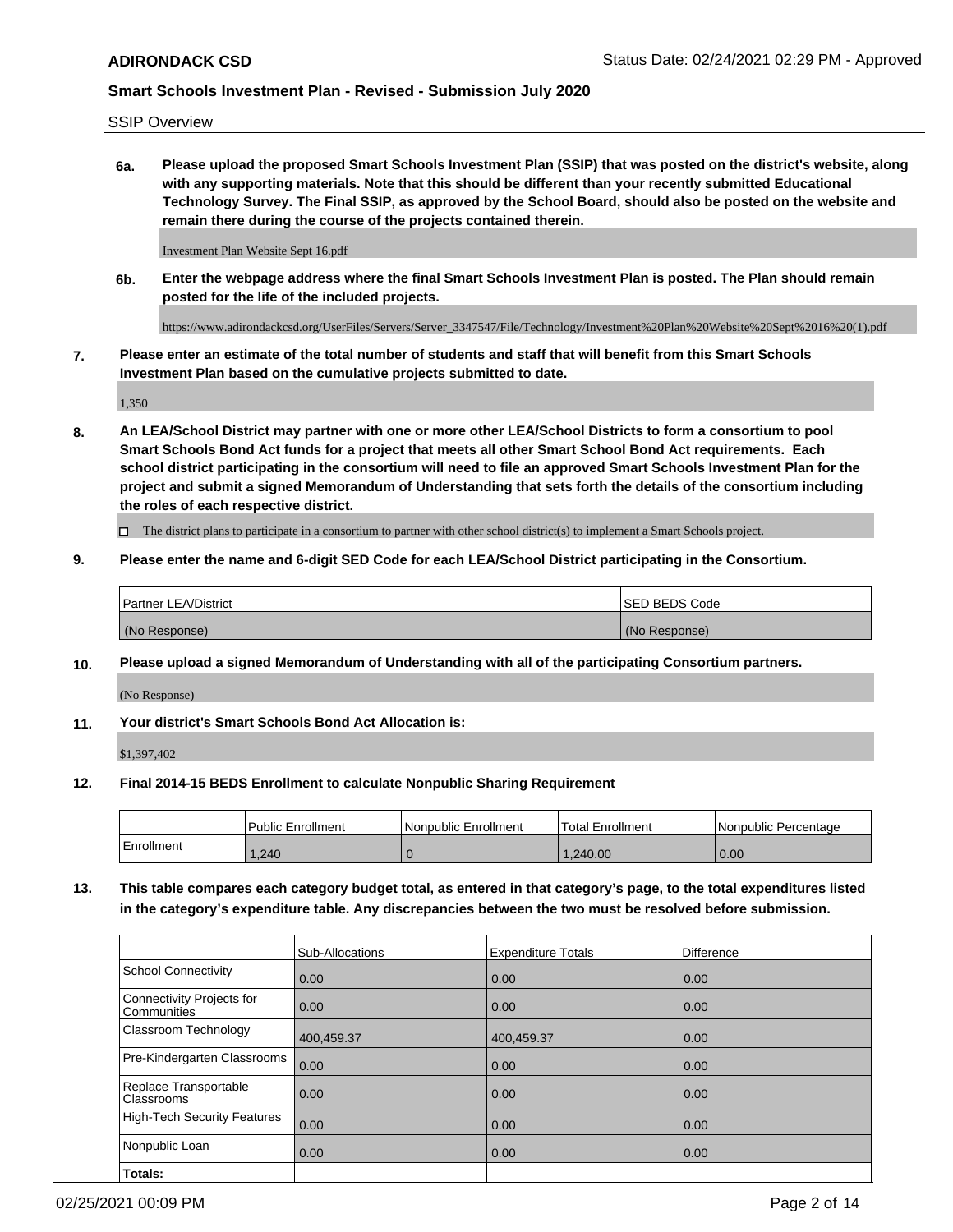SSIP Overview

| 400,459         | 400,459                |                   |
|-----------------|------------------------|-------------------|
| Sub-Allocations | Totals<br>'Expenditure | <b>Difference</b> |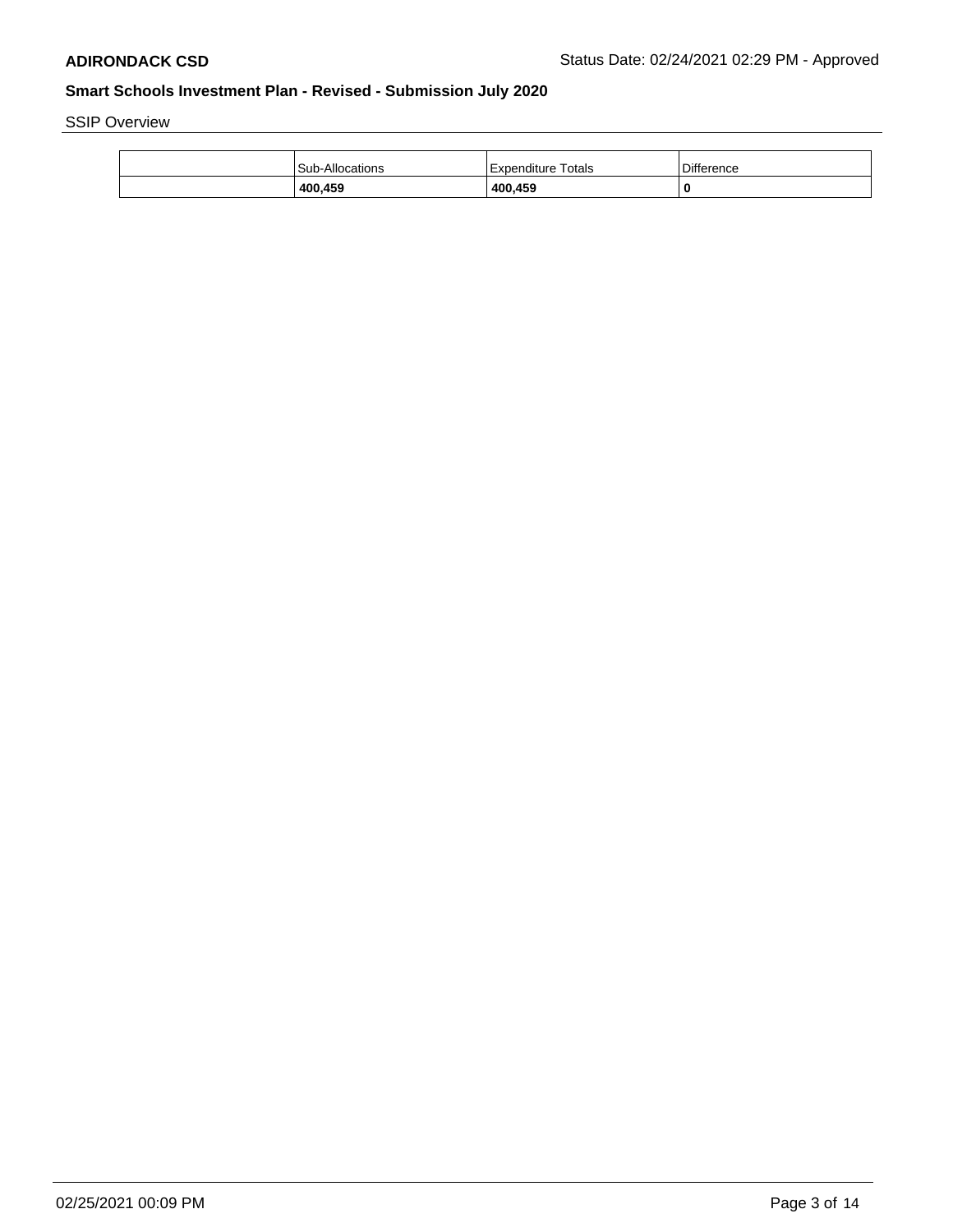School Connectivity

- **1. In order for students and faculty to receive the maximum benefit from the technology made available under the Smart Schools Bond Act, their school buildings must possess sufficient connectivity infrastructure to ensure that devices can be used during the school day. Smart Schools Investment Plans must demonstrate that:**
	- **• sufficient infrastructure that meets the Federal Communications Commission's 100 Mbps per 1,000 students standard currently exists in the buildings where new devices will be deployed, or**
	- **• is a planned use of a portion of Smart Schools Bond Act funds, or**
	- **• is under development through another funding source.**

**Smart Schools Bond Act funds used for technology infrastructure or classroom technology investments must increase the number of school buildings that meet or exceed the minimum speed standard of 100 Mbps per 1,000 students and staff within 12 months. This standard may be met on either a contracted 24/7 firm service or a "burstable" capability. If the standard is met under the burstable criteria, it must be:**

**1. Specifically codified in a service contract with a provider, and**

**2. Guaranteed to be available to all students and devices as needed, particularly during periods of high demand, such as computer-based testing (CBT) periods.**

**Please describe how your district already meets or is planning to meet this standard within 12 months of plan submission.**

(No Response)

**1a. If a district believes that it will be impossible to meet this standard within 12 months, it may apply for a waiver of this requirement, as described on the Smart Schools website. The waiver must be filed and approved by SED prior to submitting this survey.**

 $\Box$  By checking this box, you are certifying that the school district has an approved waiver of this requirement on file with the New York State Education Department.

**2. Connectivity Speed Calculator (Required). If the district currently meets the required speed, enter "Currently Met" in the last box: Expected Date When Required Speed Will be Met.**

|                  | l Number of     | Required Speed | Current Speed in | Expected Speed | Expected Date                           |
|------------------|-----------------|----------------|------------------|----------------|-----------------------------------------|
|                  | <b>Students</b> | In Mbps        | l Mbps           | to be Attained | When Required                           |
|                  |                 |                |                  |                | l Within 12 Months ISpeed Will be Met l |
| Calculated Speed | (No Response)   | 0.00           | (No Response)    | (No Response)  | (No Response)                           |

**3. Describe how you intend to use Smart Schools Bond Act funds for high-speed broadband and/or wireless connectivity projects in school buildings.**

(No Response)

**4. Describe the linkage between the district's District Instructional Technology Plan and how the proposed projects will improve teaching and learning. (There should be a link between your response to this question and your responses to Question 1 in Section IV - NYSED Initiatives Alignment: "Explain how the district use of instructional technology will serve as a part of a comprehensive and sustained effort to support rigorous academic standards attainment and performance improvement for students."** 

**Your answer should also align with your answers to the questions in Section II - Strategic Technology Planning and the associated Action Steps in Section III - Action Plan.)**

(No Response)

**5. If the district wishes to have students and staff access the Internet from wireless devices within the school building, or in close proximity to it, it must first ensure that it has a robust Wi-Fi network in place that has sufficient bandwidth to meet user demand.**

**Please describe how you have quantified this demand and how you plan to meet this demand.**

(No Response)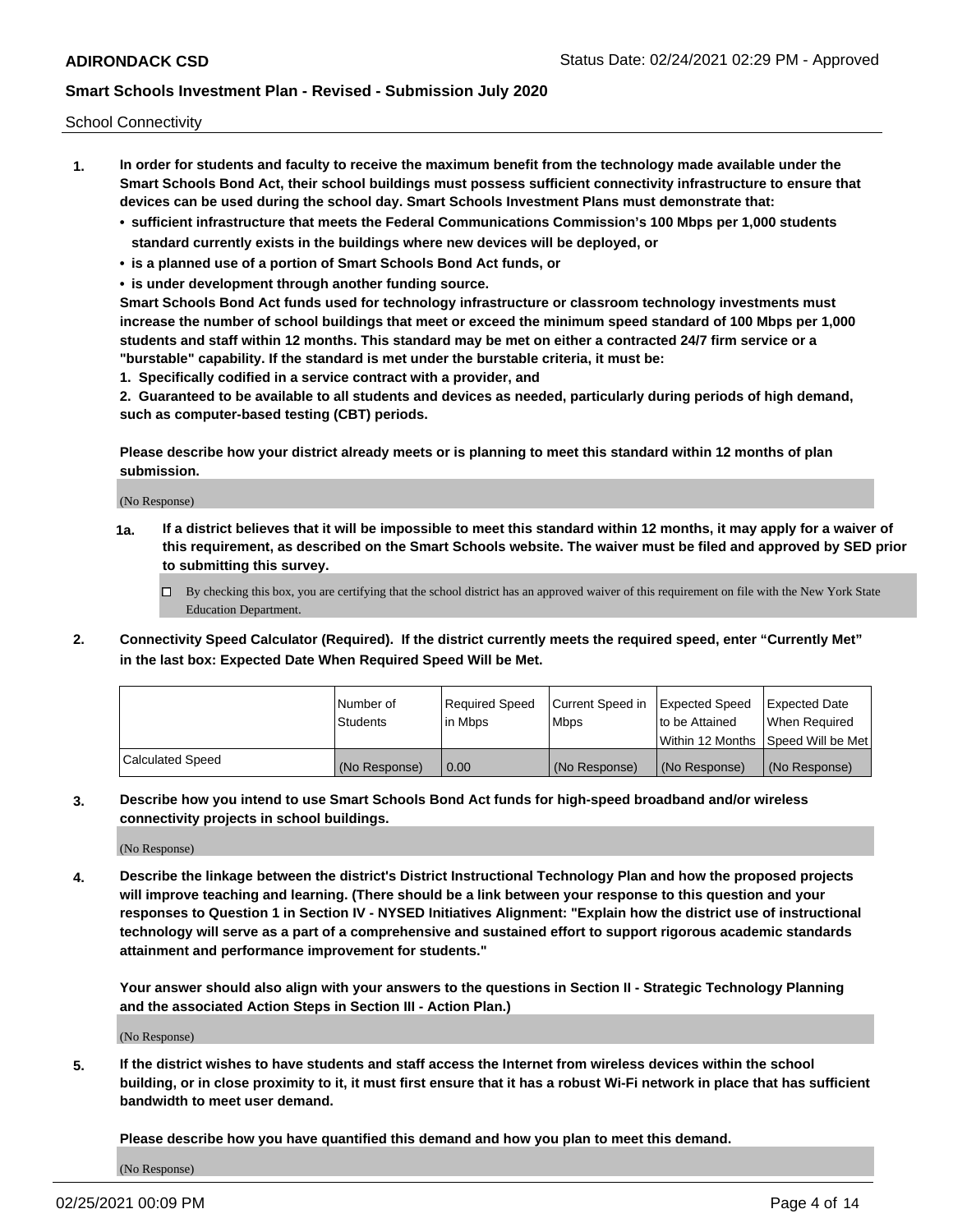School Connectivity

**6. Smart Schools plans with any expenditures in the School Connectivity category require a project number from the Office of Facilities Planning. Districts must submit an SSBA LOI and receive project numbers prior to submitting the SSIP. As indicated on the LOI, some projects may be eligible for a streamlined review and will not require a building permit.**

**Please indicate on a separate row each project number given to you by the Office of Facilities Planning.**

| Project Number |  |
|----------------|--|
| (No Response)  |  |

**7. Certain high-tech security and connectivity infrastructure projects may be eligible for an expedited review process as determined by the Office of Facilities Planning.**

### **Was your project deemed eligible for streamlined review?**

(No Response)

### **8. Include the name and license number of the architect or engineer of record.**

| Name          | License Number |
|---------------|----------------|
| (No Response) | (No Response)  |

### **9. Public Expenditures – Loanable (Counts toward the nonpublic loan calculation)**

| Select the allowable expenditure type.<br>Repeat to add another item under each type. | <b>PUBLIC</b> Items to be<br>l Purchased | Quantity           | Cost Per Item    | <b>Total Cost</b> |
|---------------------------------------------------------------------------------------|------------------------------------------|--------------------|------------------|-------------------|
| (No Response)                                                                         | (No Response)                            | l (No<br>Response) | (No<br>Response) | $\overline{0.00}$ |
|                                                                                       |                                          | O                  | 0.00             |                   |

# **10. Public Expenditures – Non-Loanable (Does not count toward nonpublic loan calculation)**

| Select the allowable expenditure | <b>PUBLIC</b> Items to be purchased | Quantity      | Cost per Item | <b>Total Cost</b> |
|----------------------------------|-------------------------------------|---------------|---------------|-------------------|
| type.                            |                                     |               |               |                   |
| Repeat to add another item under |                                     |               |               |                   |
| each type.                       |                                     |               |               |                   |
| (No Response)                    | (No Response)                       | (No Response) | (No Response) | 0.00              |
|                                  |                                     | U             | 0.00          |                   |

### **11. Final 2014-15 BEDS Enrollment to calculate Nonpublic Sharing Requirement (no changes allowed.)**

|            | Public Enrollment | Nonpublic Enrollment | 'Total Enrollment | l Nonpublic Percentage |
|------------|-------------------|----------------------|-------------------|------------------------|
| Enrollment | .240              |                      | .240.00           | 0.00                   |

### **12. Total Public Budget - Loanable (Counts toward the nonpublic loan calculation)**

|                                                      | Public Allocations | <b>Estimated Nonpublic Loan</b><br>Amount | Estimated Total Sub-Allocations |
|------------------------------------------------------|--------------------|-------------------------------------------|---------------------------------|
| Network/Access Costs                                 | (No Response)      | 0.00                                      | 0.00                            |
| School Internal Connections and<br><b>Components</b> | (No Response)      | 0.00                                      | 0.00                            |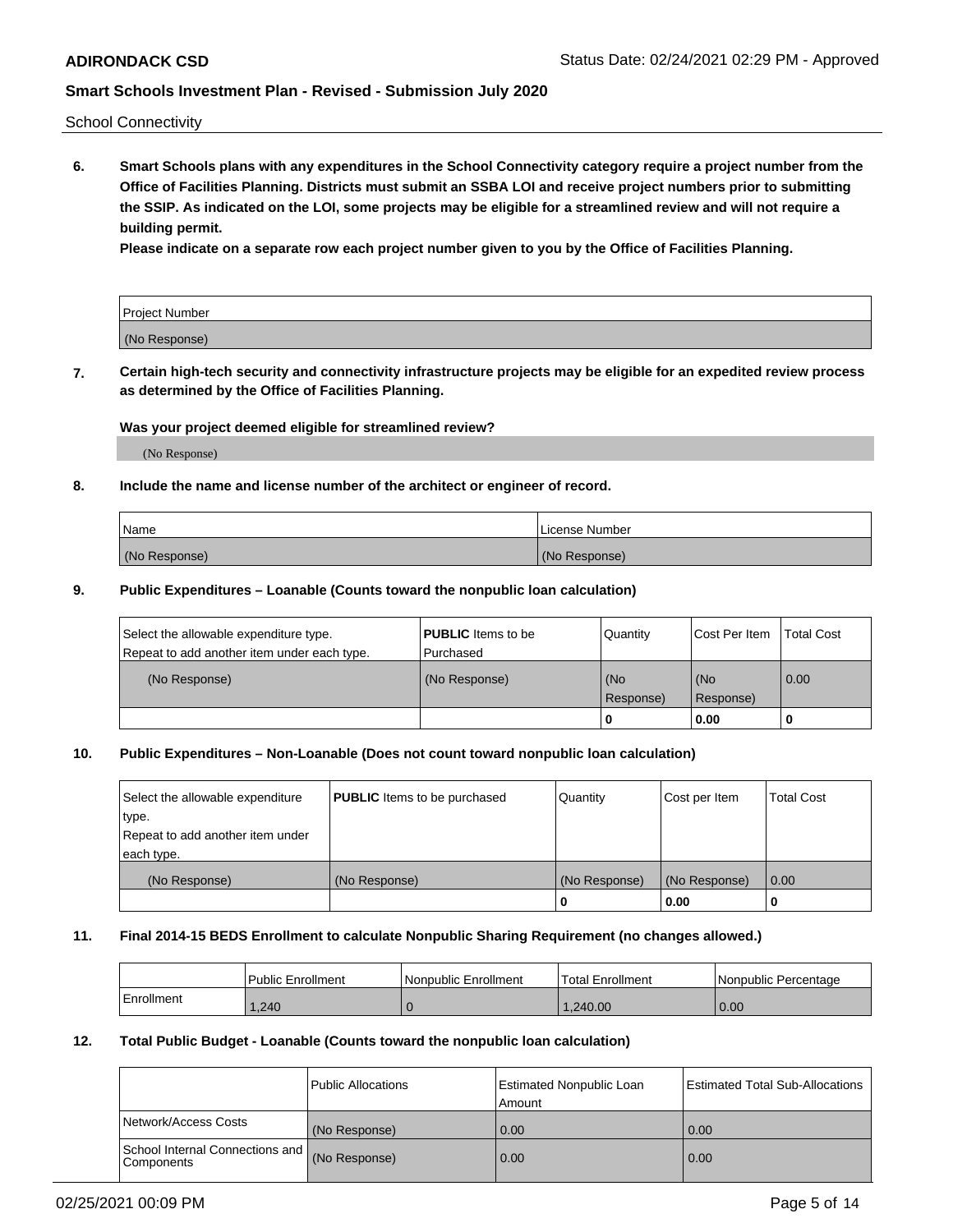School Connectivity

|                | Public Allocations | <b>Estimated Nonpublic Loan</b><br>l Amount | <b>Estimated Total Sub-Allocations</b> |
|----------------|--------------------|---------------------------------------------|----------------------------------------|
| l Other        | (No Response)      | 0.00                                        | 0.00                                   |
| <b>Totals:</b> | 0.00               | 0                                           |                                        |

# **13. Total Public Budget – Non-Loanable (Does not count toward the nonpublic loan calculation)**

|                                                   | Sub-<br>Allocation |
|---------------------------------------------------|--------------------|
| Network/Access Costs                              | (No Response)      |
| Outside Plant Costs                               | (No Response)      |
| <b>School Internal Connections and Components</b> | (No Response)      |
| Professional Services                             | (No Response)      |
| Testing                                           | (No Response)      |
| <b>Other Upfront Costs</b>                        | (No Response)      |
| <b>Other Costs</b>                                | (No Response)      |
| Totals:                                           | 0.00               |

# **14. School Connectivity Totals**

|                          | Total Sub-Allocations |
|--------------------------|-----------------------|
| Total Loanable Items     | 0.00                  |
| Total Non-Ioanable Items | 0.00                  |
| Totals:                  | 0                     |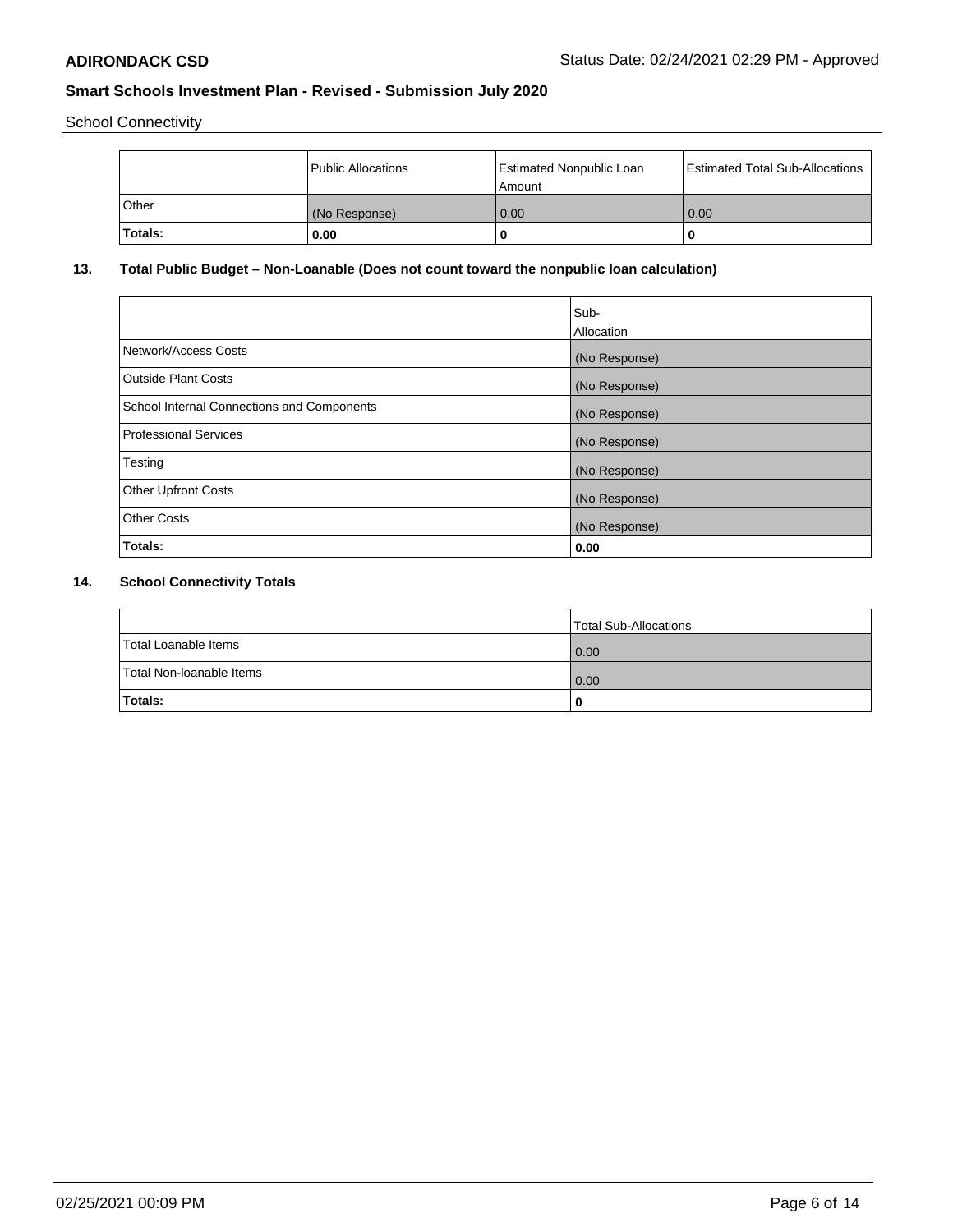Community Connectivity (Broadband and Wireless)

**1. Describe how you intend to use Smart Schools Bond Act funds for high-speed broadband and/or wireless connectivity projects in the community.**

(No Response)

**2. Please describe how the proposed project(s) will promote student achievement and increase student and/or staff access to the Internet in a manner that enhances student learning and/or instruction outside of the school day and/or school building.**

(No Response)

**3. Community connectivity projects must comply with all the necessary local building codes and regulations (building and related permits are not required prior to plan submission).**

 $\Box$  I certify that we will comply with all the necessary local building codes and regulations.

**4. Please describe the physical location of the proposed investment.**

(No Response)

**5. Please provide the initial list of partners participating in the Community Connectivity Broadband Project, along with their Federal Tax Identification (Employer Identification) number.**

| <b>Project Partners</b> | l Federal ID # |
|-------------------------|----------------|
| (No Response)           | (No Response)  |

**6. Please detail the type, quantity, per unit cost and total cost of the eligible items under each sub-category.**

| Select the allowable expenditure | Item to be purchased | Quantity      | Cost per Item | <b>Total Cost</b> |
|----------------------------------|----------------------|---------------|---------------|-------------------|
| type.                            |                      |               |               |                   |
| Repeat to add another item under |                      |               |               |                   |
| each type.                       |                      |               |               |                   |
| (No Response)                    | (No Response)        | (No Response) | (No Response) | 0.00              |
|                                  |                      | o             | 0.00          |                   |

**7. If you are submitting an allocation for Community Connectivity, complete this table.**

**Note that the calculated Total at the bottom of the table must equal the Total allocation for this category that you entered in the SSIP Overview overall budget.**

|                                    | Sub-Allocation |
|------------------------------------|----------------|
| Network/Access Costs               | (No Response)  |
| Outside Plant Costs                | (No Response)  |
| <b>Tower Costs</b>                 | (No Response)  |
| <b>Customer Premises Equipment</b> | (No Response)  |
| <b>Professional Services</b>       | (No Response)  |
| Testing                            | (No Response)  |
| <b>Other Upfront Costs</b>         | (No Response)  |
| <b>Other Costs</b>                 | (No Response)  |
| Totals:                            | 0.00           |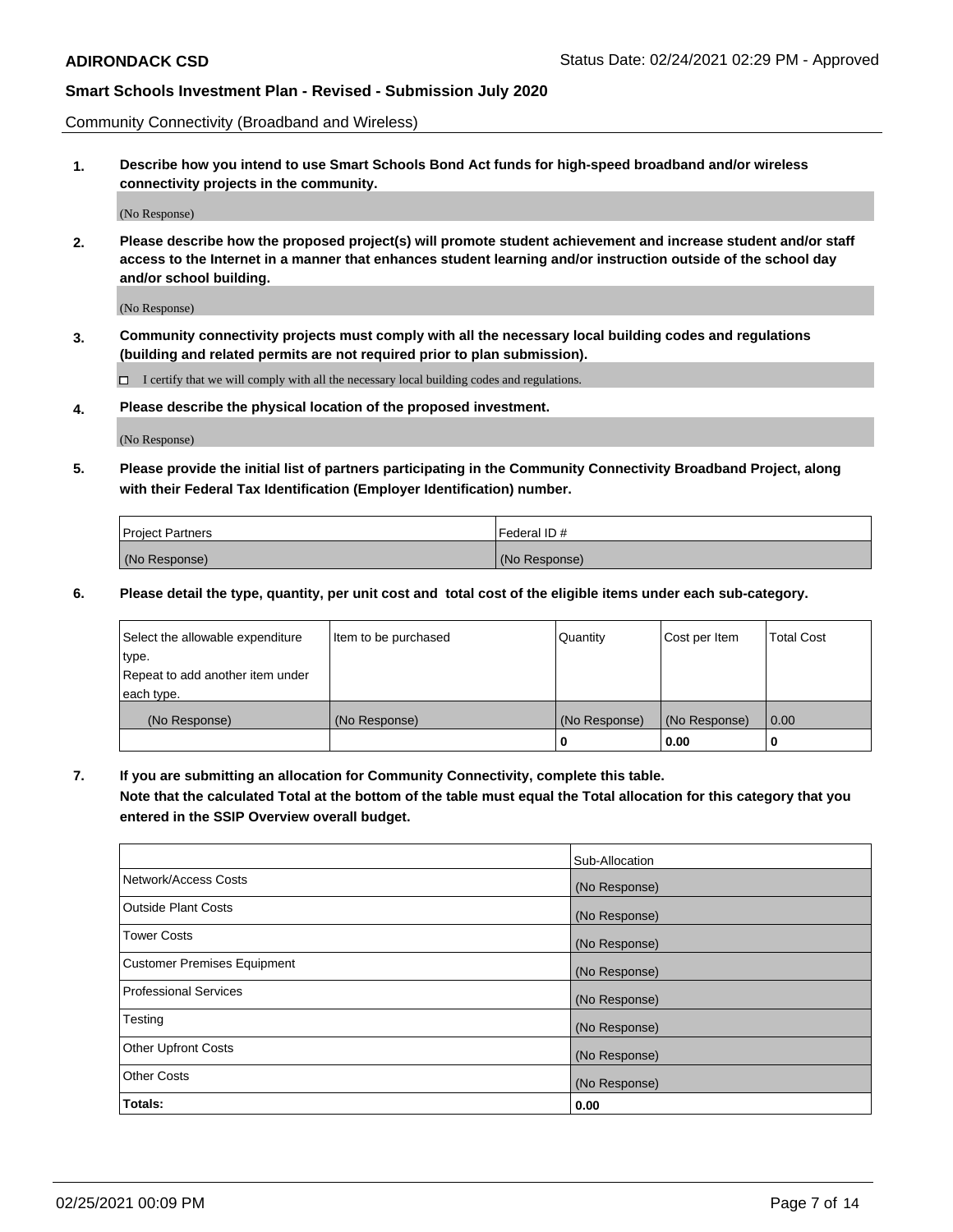### Classroom Learning Technology

**1. In order for students and faculty to receive the maximum benefit from the technology made available under the Smart Schools Bond Act, their school buildings must possess sufficient connectivity infrastructure to ensure that devices can be used during the school day. Smart Schools Investment Plans must demonstrate that sufficient infrastructure that meets the Federal Communications Commission's 100 Mbps per 1,000 students standard currently exists in the buildings where new devices will be deployed, or is a planned use of a portion of Smart Schools Bond Act funds, or is under development through another funding source. Smart Schools Bond Act funds used for technology infrastructure or classroom technology investments must increase the number of school buildings that meet or exceed the minimum speed standard of 100 Mbps per 1,000 students and staff within 12 months. This standard may be met on either a contracted 24/7 firm service or a "burstable" capability. If the standard is met under the burstable criteria, it must be:**

**1. Specifically codified in a service contract with a provider, and**

**2. Guaranteed to be available to all students and devices as needed, particularly during periods of high demand, such as computer-based testing (CBT) periods.**

**Please describe how your district already meets or is planning to meet this standard within 12 months of plan submission.**

Our district already meets this standard. We currently have 1Gb communication lines.

- **1a. If a district believes that it will be impossible to meet this standard within 12 months, it may apply for a waiver of this requirement, as described on the Smart Schools website. The waiver must be filed and approved by SED prior to submitting this survey.**
	- By checking this box, you are certifying that the school district has an approved waiver of this requirement on file with the New York State Education Department.
- **2. Connectivity Speed Calculator (Required). If the district currently meets the required speed, enter "Currently Met" in the last box: Expected Date When Required Speed Will be Met.**

|                  | l Number of     | Required Speed | Current Speed in | <b>Expected Speed</b> | <b>Expected Date</b>                    |
|------------------|-----------------|----------------|------------------|-----------------------|-----------------------------------------|
|                  | <b>Students</b> | in Mbps        | l Mbps           | to be Attained        | When Required                           |
|                  |                 |                |                  |                       | l Within 12 Months ISpeed Will be Met l |
| Calculated Speed | 1.212           | 121.20         | 1024             | 1024                  | Met                                     |

**3. If the district wishes to have students and staff access the Internet from wireless devices within the school building, or in close proximity to it, it must first ensure that it has a robust Wi-Fi network in place that has sufficient bandwidth to meet user demand.**

**Please describe how you have quantified this demand and how you plan to meet this demand.**

We currently have wi-fi in all four buildings. We completed a Connectivity upgrade with our first SSBA and have access points in every classroom. The wi-fi was upgraded.

**4. All New York State public school districts are required to complete and submit an Instructional Technology Plan survey to the New York State Education Department in compliance with Section 753 of the Education Law and per Part 100.12 of the Commissioner's Regulations.**

**Districts that include educational technology purchases as part of their Smart Schools Investment Plan must have a submitted and approved Instructional Technology Plan survey on file with the New York State Education Department.**

- $\boxtimes$  By checking this box, you are certifying that the school district has an approved Instructional Technology Plan survey on file with the New York State Education Department.
- **5. Describe the devices you intend to purchase and their compatibility with existing or planned platforms or systems. Specifically address the adequacy of each facility's electrical, HVAC and other infrastructure necessary to install and support the operation of the planned technology.**

We intend to purchase interactive flat panels to replace our current outdated SmartBoards. We are also looking to purchase additional Chromebooks to continue to support our 1:1 learning initiative. Our current boards are out of warranty and beginning to fail. With our recent implementation of our 1:1 Chromebooks, we are looking to align our interactive panel upgrade with a device that will connect to the teacher and student Chromebooks in the classroom to increase collaboration.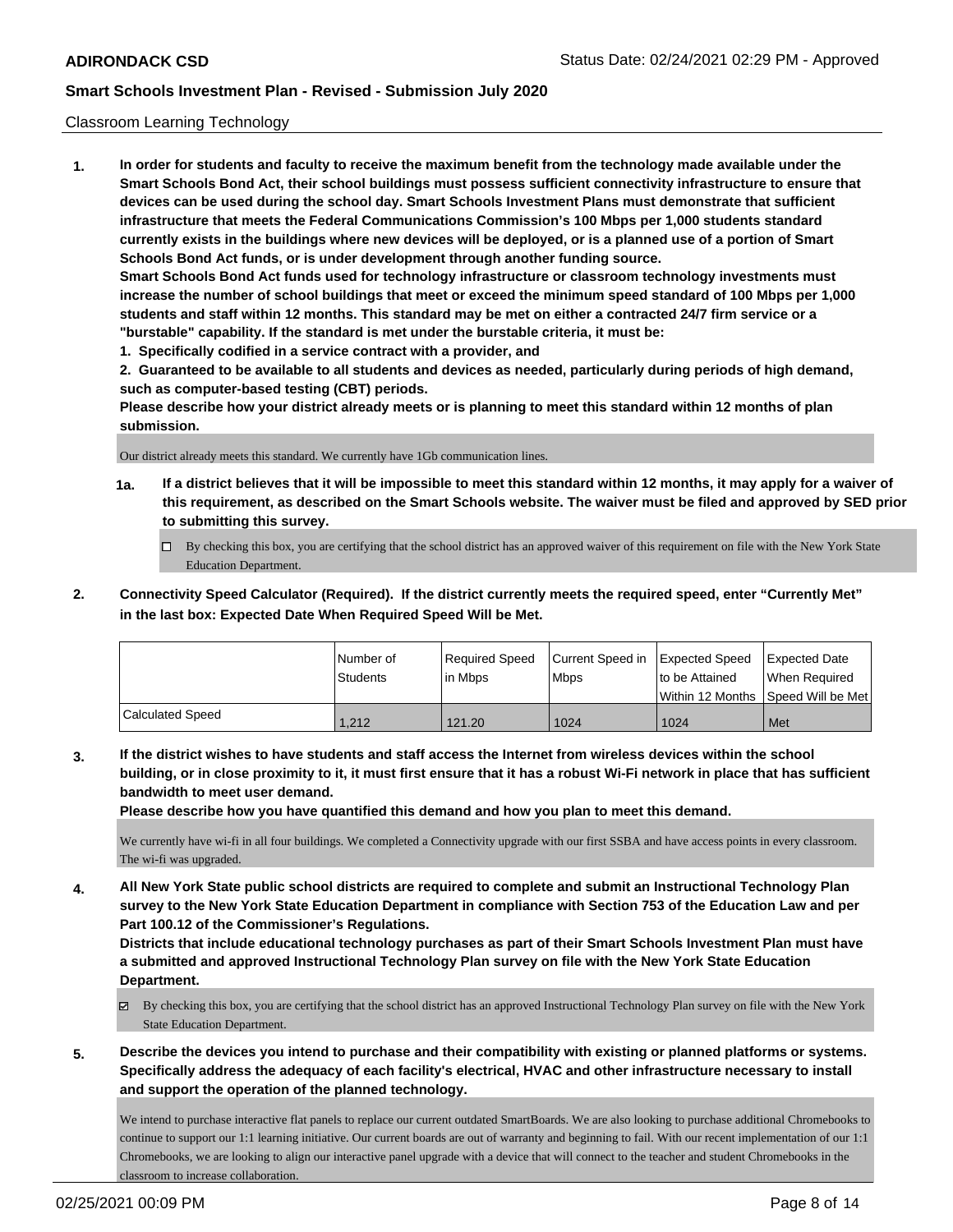### Classroom Learning Technology

- **6. Describe how the proposed technology purchases will:**
	- **> enhance differentiated instruction;**
	- **> expand student learning inside and outside the classroom;**
	- **> benefit students with disabilities and English language learners; and**
	- **> contribute to the reduction of other learning gaps that have been identified within the district.**

**The expectation is that districts will place a priority on addressing the needs of students who struggle to succeed in a rigorous curriculum. Responses in this section should specifically address this concern and align with the district's Instructional Technology Plan (in particular Question 2 of E. Curriculum and Instruction: "Does the district's instructional technology plan address the needs of students with disabilities to ensure equitable access to instruction, materials and assessments?" and Question 3 of the same section: "Does the district's instructional technology plan address the provision of assistive technology specifically for students with disabilities to ensure access to and participation in the general curriculum?")**

**In addition, describe how the district ensures equitable access to instruction, materials and assessments and participation in the general curriculum for both SWD and English Language Learners/Multilingual Learners (ELL/MLL) students.**

The purchase of the panels and Chromebooks will enhance the current learning environment for all students. Given changes in education - both how we teach and how we learn - we need to take the next step in education and prepare video lessons, video chats with classes (even when school is not in session) and other digital learning means to keep a continuity of learning. Every student at Adirondack will need this educational support and these tools as soon as possible.

Every special education classroom and the student will have daily access and use of both products. Our ELL population is currently 1 student, however, this technology will be useful should we have an increase in ELL students. With a common device k-12, ELL students and teachers at any grade level can video conference and collaborate with other ELL students and teachers. (For example, we offer several Chinese classes at Middle and High School. With devices in hand, our students will be able to assist and create materials for our ELL student who speaks Chinese). As more ELL students enter the district, we can pair them with fellow students who may speak (or are learning to speak) the language. They can connect with BOCES staff that support ELL students. Working with ELL teachers (should more students enter the district) we will be ready on Day 1 of their entry to support them as successfully as possible.

Our staff has been trained on several Google for Education apps and extensions, as well as other software, that assists students with special needs on different materials, lessons, and support resources. During the COVID-19 closure, we used Chromebooks for continuity of learning for special education students to receive OT/PT/ST services and support their modifications as specified on their IEP.

# **7. Where appropriate, describe how the proposed technology purchases will enhance ongoing communication with parents and other stakeholders and help the district facilitate technology-based regional partnerships, including distance learning and other efforts.**

Teachers and parents will communicate through Google Classroom, Google Meet and other digital platforms such as Nearpod and Parent Square. Additionally, the interactive panel will offer a unique opportunity to conduct parent-teacher conferences for parents who are unable to attend in person (several parents struggle to attend in person due to work shifts or lack of transportation). We look to incorporate CSE meetings as well through this platform.

**8. Describe the district's plan to provide professional development to ensure that administrators, teachers and staff can employ the technology purchased to enhance instruction successfully.**

**Note: This response should be aligned and expanded upon in accordance with your district's response to Question 1 of F. Professional Development of your Instructional Technology Plan: "Please provide a summary of professional development offered to teachers and staff, for the time period covered by this plan, to support technology to enhance teaching and learning. Please include topics, audience and method of delivery within your summary."**

Professional Development will continue through a partnership with the MORIC and BOCES. We have several staff members who are Google Certified and they offer after school training. With the purchase of the interactive smart panels, we are begin given 3 days from the company with our purchase for on-site and webinar training.

2020-2021: Interactive panel professional development for Teachers and Administrators provided by ViewSonic 2020-2021: Google Training through MORIC, NYSCATE, and in-house sessions to support the integration of Classroom, Meet and Drive.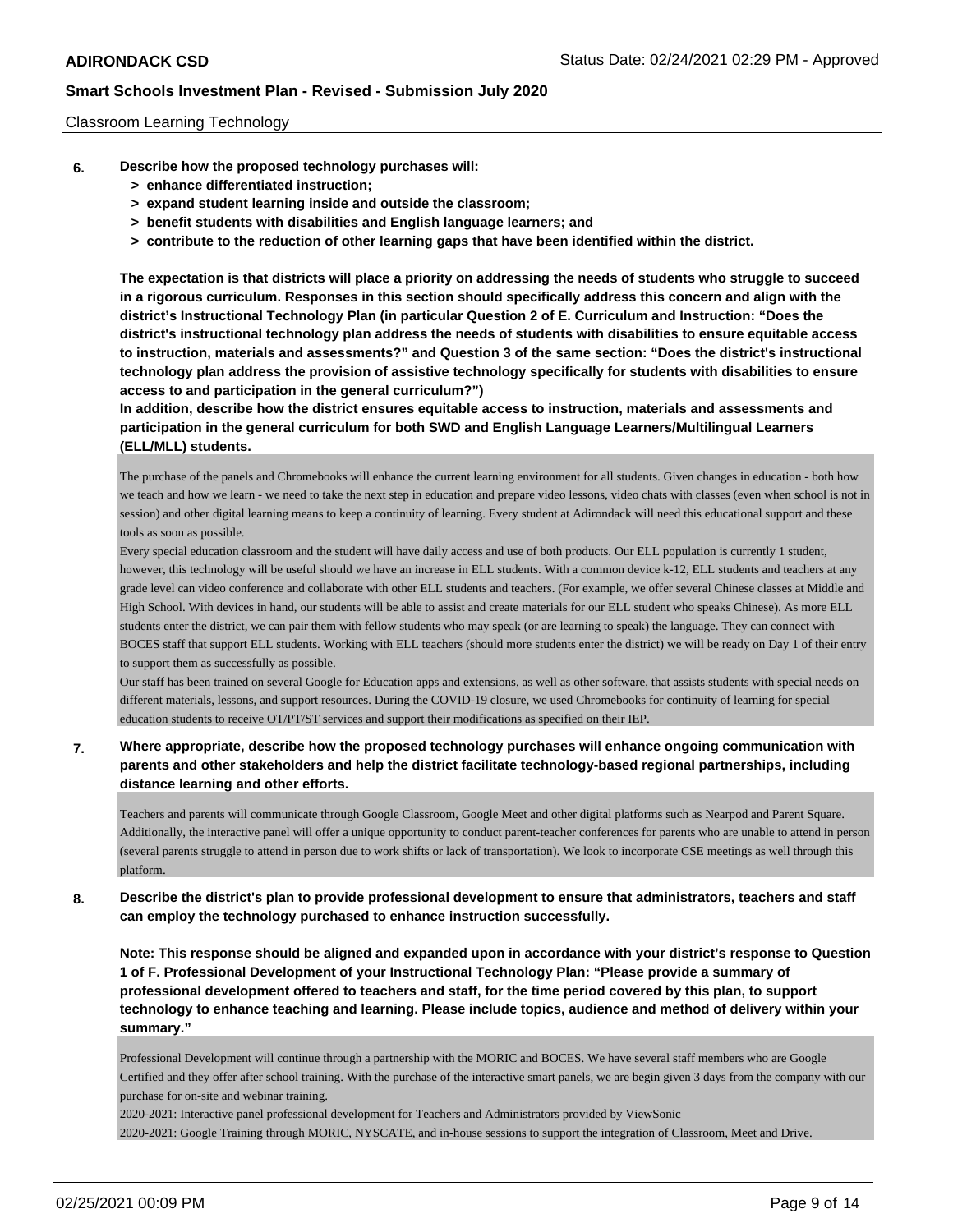### Classroom Learning Technology

**9. Districts must contact one of the SUNY/CUNY teacher preparation programs listed on the document on the left side of the page that supplies the largest number of the district's new teachers to request advice on innovative uses and best practices at the intersection of pedagogy and educational technology.**

By checking this box, you certify that you have contacted the SUNY/CUNY teacher preparation program that supplies the largest number of your new teachers to request advice on these issues.

**9a. Please enter the name of the SUNY or CUNY Institution that you contacted.**

SUNY Empire State College

**9b. Enter the primary Institution phone number.**

518.587.2100 ext 2537

**9c. Enter the name of the contact person with whom you consulted and/or will be collaborating with on innovative uses of technology and best practices.**

Leigh Yannuzzi

**10. To ensure the sustainability of technology purchases made with Smart Schools funds, districts must demonstrate a long-term plan to maintain and replace technology purchases supported by Smart Schools Bond Act funds. This sustainability plan shall demonstrate a district's capacity to support recurring costs of use that are ineligible for Smart Schools Bond Act funding such as device maintenance, technical support, Internet and wireless fees, maintenance of hotspots, staff professional development, building maintenance and the replacement of incidental items. Further, such a sustainability plan shall include a long-term plan for the replacement of purchased devices and equipment at the end of their useful life with other funding sources.**

By checking this box, you certify that the district has a sustainability plan as described above.

**11. Districts must ensure that devices purchased with Smart Schools Bond funds will be distributed, prepared for use, maintained and supported appropriately. Districts must maintain detailed device inventories in accordance with generally accepted accounting principles.**

By checking this box, you certify that the district has a distribution and inventory management plan and system in place.

**12. Please detail the type, quantity, per unit cost and total cost of the eligible items under each sub-category.**

| Select the allowable expenditure<br>type.<br>Repeat to add another item under<br>each type. | Item to be Purchased                        | Quantity | Cost per Item | <b>Total Cost</b> |
|---------------------------------------------------------------------------------------------|---------------------------------------------|----------|---------------|-------------------|
| Interactive Whiteboards                                                                     | Interactive Smart Panel                     | 121      | 2,322.55      | 281,028.55        |
| <b>Laptop Computers</b>                                                                     | Chromebook                                  | 200      | 300.00        | 60,000.00         |
| <b>Other Costs</b>                                                                          | Chromebox                                   | 121      | 255.71        | 30,940.91         |
| <b>Other Costs</b>                                                                          | Web Camera for interactive boards           | 121      | 76.71         | 9,281.91          |
| <b>Other Costs</b>                                                                          | Chromebook extended warranty                | 200      | 71.04         | 14.208.00         |
| <b>Other Costs</b>                                                                          | Google Chrome Management Console<br>License | 200      | 25.00         | 5,000.00          |
|                                                                                             |                                             | 963      | 3.051.01      | 400,459           |

### **13. Final 2014-15 BEDS Enrollment to calculate Nonpublic Sharing Requirement (no changes allowed.)**

|            | l Public Enrollment | <b>Nonpublic Enrollment</b> | <b>Total Enrollment</b> | Nonpublic<br>l Percentage |
|------------|---------------------|-----------------------------|-------------------------|---------------------------|
| Enrollment | 1.240               |                             | 1.240.00                | 0.00                      |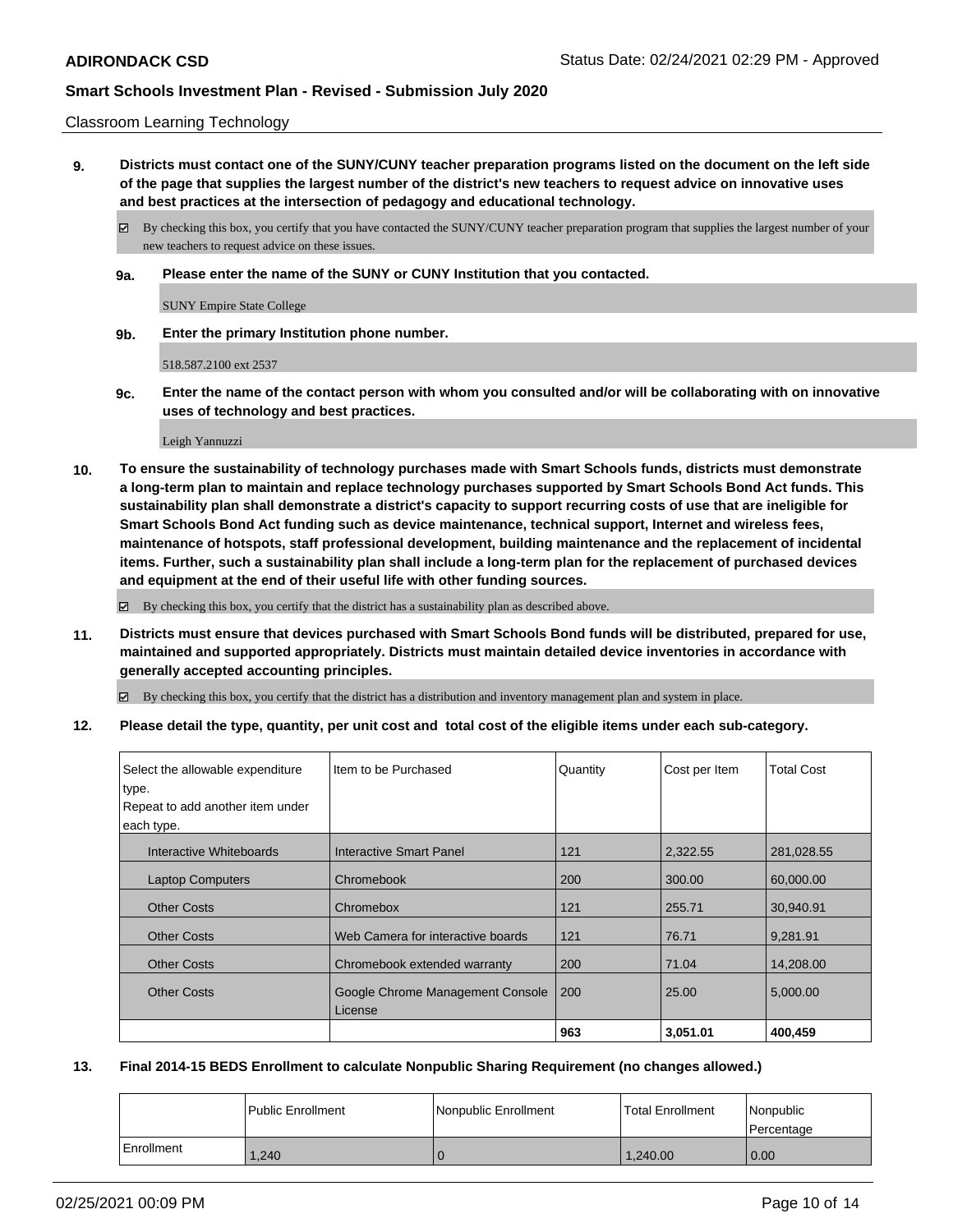Classroom Learning Technology

# **14. If you are submitting an allocation for Classroom Learning Technology complete this table.**

|                          | Public School Sub-Allocation | <b>Estimated Nonpublic Loan</b><br>Amount<br>(Based on Percentage Above) | <b>Estimated Total Public and</b><br>Nonpublic Sub-Allocation |
|--------------------------|------------------------------|--------------------------------------------------------------------------|---------------------------------------------------------------|
| Interactive Whiteboards  | 281,028.55                   | 0.00                                                                     | 281,028.55                                                    |
| <b>Computer Servers</b>  | 0.00                         | 0.00                                                                     | 0.00                                                          |
| <b>Desktop Computers</b> | 0.00                         | 0.00                                                                     | 0.00                                                          |
| <b>Laptop Computers</b>  | 60,000.00                    | 0.00                                                                     | 60,000.00                                                     |
| <b>Tablet Computers</b>  | 0.00                         | 0.00                                                                     | 0.00                                                          |
| <b>Other Costs</b>       | 59,430.82                    | 0.00                                                                     | 59,430.82                                                     |
| Totals:                  | 400,459.37                   | 0                                                                        | 400,459                                                       |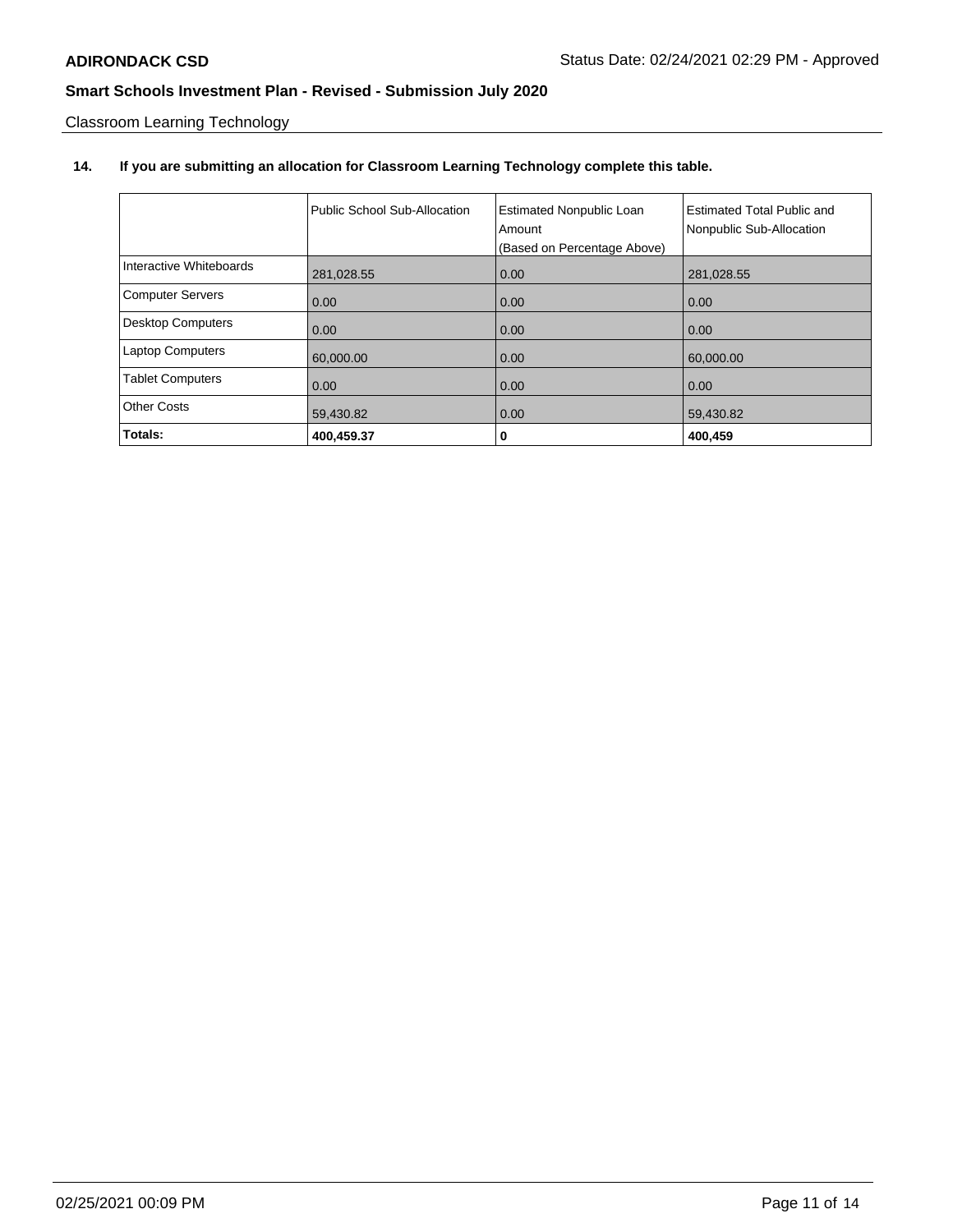### Pre-Kindergarten Classrooms

**1. Provide information regarding how and where the district is currently serving pre-kindergarten students and justify the need for additional space with enrollment projections over 3 years.**

(No Response)

- **2. Describe the district's plan to construct, enhance or modernize education facilities to accommodate prekindergarten programs. Such plans must include:**
	- **Specific descriptions of what the district intends to do to each space;**
	- **An affirmation that new pre-kindergarten classrooms will contain a minimum of 900 square feet per classroom;**
	- **The number of classrooms involved;**
	- **The approximate construction costs per classroom; and**
	- **Confirmation that the space is district-owned or has a long-term lease that exceeds the probable useful life of the improvements.**

(No Response)

**3. Smart Schools Bond Act funds may only be used for capital construction costs. Describe the type and amount of additional funds that will be required to support ineligible ongoing costs (e.g. instruction, supplies) associated with any additional pre-kindergarten classrooms that the district plans to add.**

(No Response)

**4. All plans and specifications for the erection, repair, enlargement or remodeling of school buildings in any public school district in the State must be reviewed and approved by the Commissioner. Districts that plan capital projects using their Smart Schools Bond Act funds will undergo a Preliminary Review Process by the Office of Facilities Planning.**

**Please indicate on a separate row each project number given to you by the Office of Facilities Planning.**

| Project Number |  |
|----------------|--|
| (No Response)  |  |
|                |  |

**5. Please detail the type, quantity, per unit cost and total cost of the eligible items under each sub-category.**

| Select the allowable expenditure | Item to be purchased | Quantity      | Cost per Item | <b>Total Cost</b> |
|----------------------------------|----------------------|---------------|---------------|-------------------|
| type.                            |                      |               |               |                   |
| Repeat to add another item under |                      |               |               |                   |
| each type.                       |                      |               |               |                   |
| (No Response)                    | (No Response)        | (No Response) | (No Response) | 0.00              |
|                                  |                      | U             | 0.00          |                   |

**6. If you have made an allocation for Pre-Kindergarten Classrooms, complete this table. Note that the calculated Total at the bottom of the table must equal the Total allocation for this category that you entered in the SSIP Overview overall budget.**

|                                          | Sub-Allocation |
|------------------------------------------|----------------|
| Construct Pre-K Classrooms               | (No Response)  |
| Enhance/Modernize Educational Facilities | (No Response)  |
| <b>Other Costs</b>                       | (No Response)  |
| Totals:                                  | 0.00           |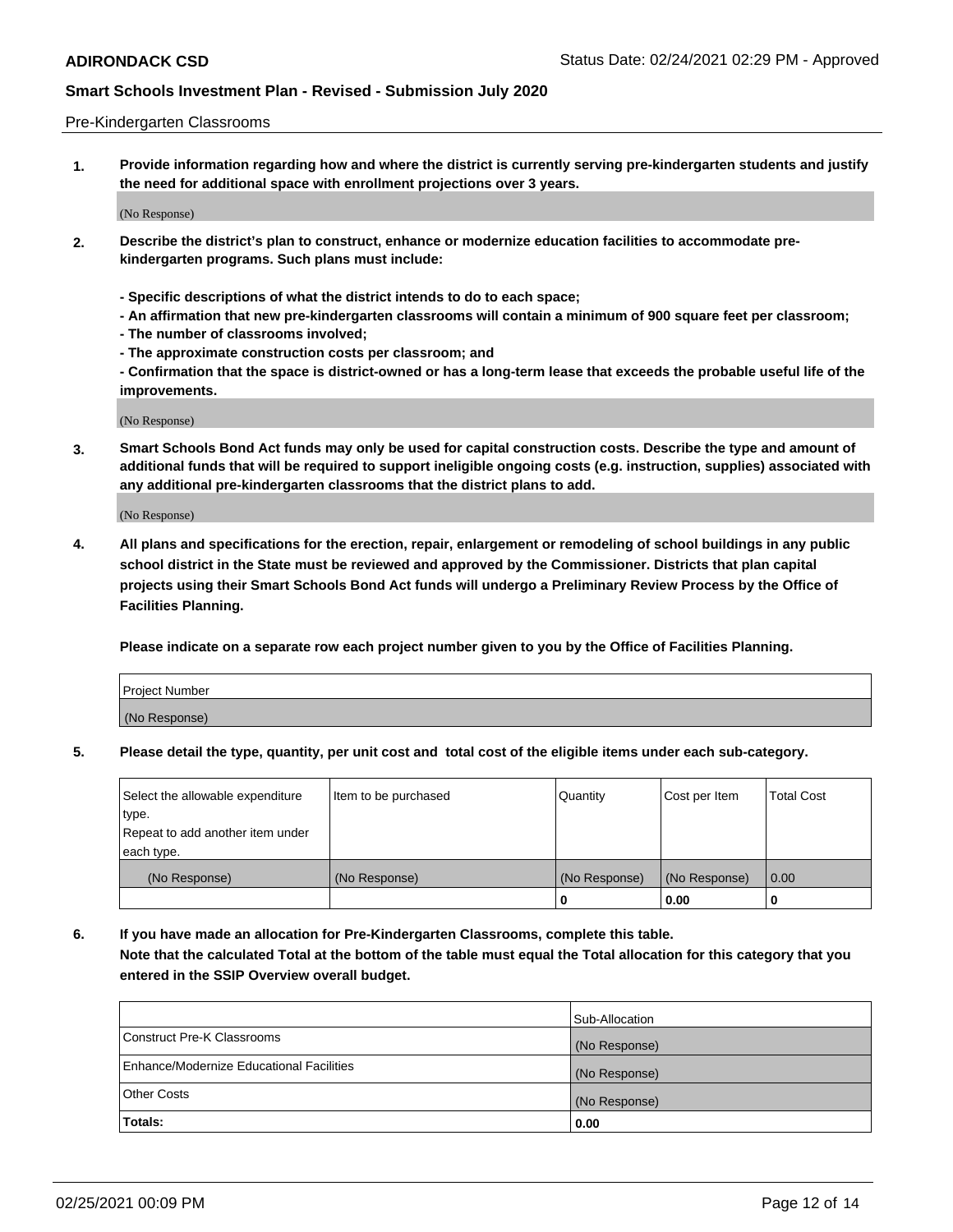Replace Transportable Classrooms

**1. Describe the district's plan to construct, enhance or modernize education facilities to provide high-quality instructional space by replacing transportable classrooms.**

(No Response)

**2. All plans and specifications for the erection, repair, enlargement or remodeling of school buildings in any public school district in the State must be reviewed and approved by the Commissioner. Districts that plan capital projects using their Smart Schools Bond Act funds will undergo a Preliminary Review Process by the Office of Facilities Planning.**

**Please indicate on a separate row each project number given to you by the Office of Facilities Planning.**

| Project Number |  |
|----------------|--|
|                |  |
|                |  |
|                |  |
|                |  |
| (No Response)  |  |
|                |  |
|                |  |
|                |  |

**3. For large projects that seek to blend Smart Schools Bond Act dollars with other funds, please note that Smart Schools Bond Act funds can be allocated on a pro rata basis depending on the number of new classrooms built that directly replace transportable classroom units.**

**If a district seeks to blend Smart Schools Bond Act dollars with other funds describe below what other funds are being used and what portion of the money will be Smart Schools Bond Act funds.**

(No Response)

**4. Please detail the type, quantity, per unit cost and total cost of the eligible items under each sub-category.**

| Select the allowable expenditure | Item to be purchased | Quantity      | Cost per Item | Total Cost |
|----------------------------------|----------------------|---------------|---------------|------------|
| ∣type.                           |                      |               |               |            |
| Repeat to add another item under |                      |               |               |            |
| each type.                       |                      |               |               |            |
| (No Response)                    | (No Response)        | (No Response) | (No Response) | 0.00       |
|                                  |                      | u             | 0.00          |            |

**5. If you have made an allocation for Replace Transportable Classrooms, complete this table. Note that the calculated Total at the bottom of the table must equal the Total allocation for this category that you entered in the SSIP Overview overall budget.**

|                                                | Sub-Allocation |
|------------------------------------------------|----------------|
| Construct New Instructional Space              | (No Response)  |
| Enhance/Modernize Existing Instructional Space | (No Response)  |
| Other Costs                                    | (No Response)  |
| Totals:                                        | 0.00           |